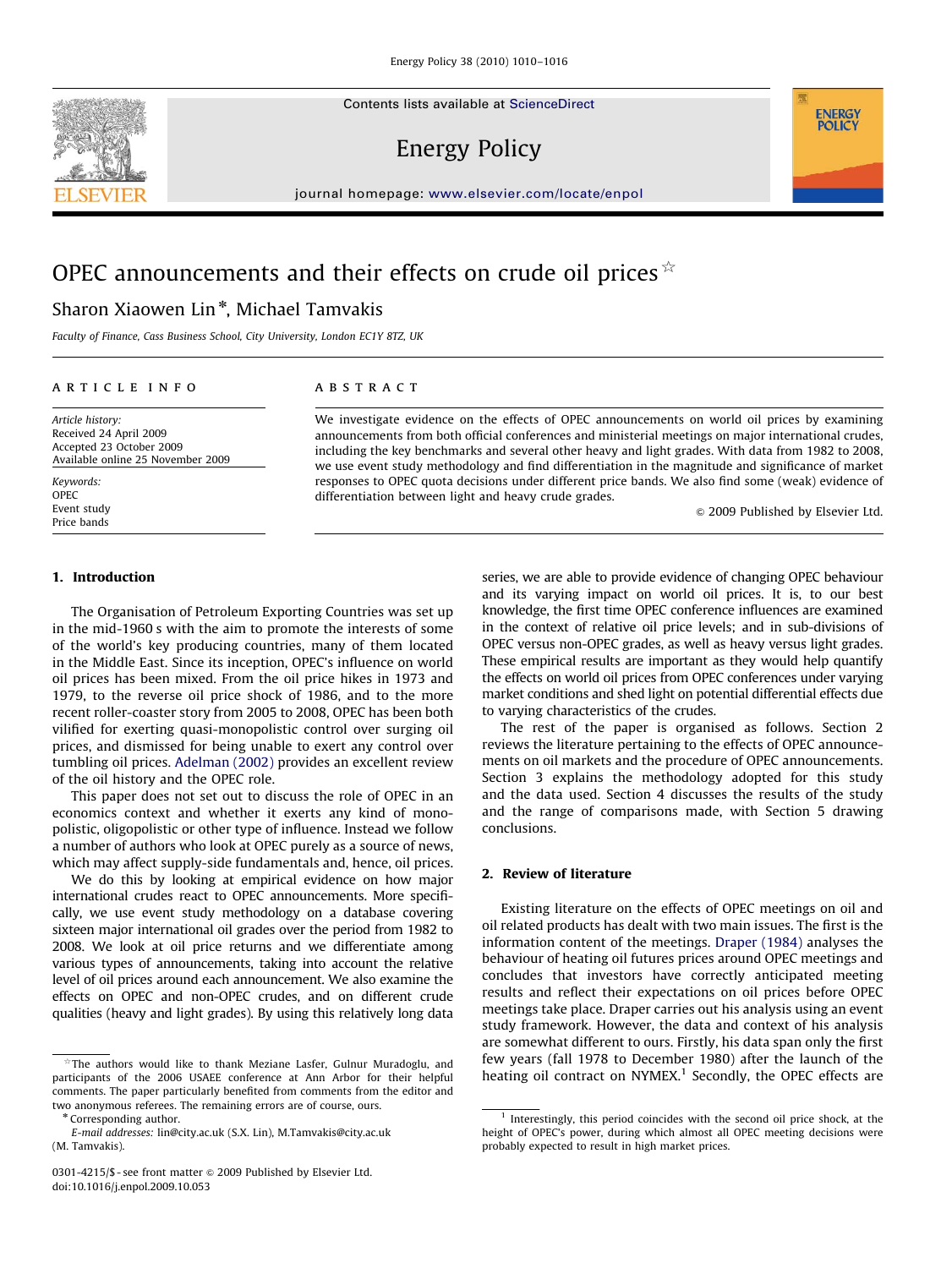examined through their impact on the heating oil contract, a refined product whose relationship to OPEC crude prices is likely to be distorted by refining economics and government policies (for example taxation).

[Deaves and Krinsky \(1992\),](#page--1-0) on the other hand, by classifying good (bad) news as first day positive (negative) market reactions after OPEC concluding announcements at the end of their meetings, find evidence that traders systematically under-react to OPEC conferences that convey bullish news, leading to abnormal profits for certain investors. We differ in our approach in that we do not make a judgment on whether a particular announcement constitutes good or bad news. Instead, we look at the effect the result of the announcement (i.e. a quota increase, cut or no change) has on oil market returns.

[Guidi et al. \(2006\)](#page--1-0) look at the significance of OPEC meetings, but mainly from the point of view of the impact they have on stock markets, rather than on crude oil returns. Their approach involves division of the data (from 1986 to 2004) in periods of 'conflict' and 'non-conflict'. They then compare the reaction of the stock markets in the US and UK to OPEC quota decisions between conflict' and 'non-conflict' periods. Our approach is different in that we focus on the oil prices themselves, not on stock indices. However, an interesting result of Guidi et al., that of an apparent asymmetry of information incorporation is similar to our results, when we compare quota cuts and quota increases.

The second issue relates to the debate whether OPEC is an effective cartel. [Loderer \(1985\)](#page--1-0) tests the hypothesis of OPEC's cartel power for each of the OPEC meetings that take place during the period of 1974–1983. The author finds mixed evidence of OPEC influencing oil prices. Literature on this issue is rich and goes far beyond the analysis of OPEC conferences. For example, Gülen (1996) examines whether OPEC is an effective cartel by controlling output and influencing oil prices and finds causality from OPEC production to oil prices while Alhaiji and Huettner [\(2000\)](#page--1-0) review OPEC behaviour models and find no clear evidence that OPEC can be characterized as a dominant producer in the world crude oil markets.

Contrary to the above, [Kaufmann et al. \(2004\)](#page--1-0) use a VECM methodology to examine Granger causality between real oil prices and a number of other variables, such as OPEC capacity utilisation, OPEC quotas, the degree to which these quotas are violated, and OECD oil stocks. They find evidence that these variables Grangercause oil prices, but not vice versa, implying that OPEC does influence oil prices.

In a more recent study, [Horan et al. \(2004\)](#page--1-0) examine the implied volatility of crude oil options and provide evidence on the pre-meeting rise in implied volatility followed by a post-meeting drop in implied volatility, implying OPEC has a significant impact on oil price.

#### 2.1. The mechanics of OPEC announcements

OPEC conferences are the supreme decision-making authority of the organisation, and consist of national delegations, normally headed by the member-state ministers with a portfolio including oil, energy or mining. There are at least two meetings scheduled every year. Extraordinary meetings can also be initiated, if market conditions call for them. These additional meetings normally need to be approved by the OPEC secretariat, usually during the course of regular OPEC conferences.

Among the many outputs of OPEC conferences, those most significant to oil markets are ''market reviews'' and subsequent ''decisions on quota adjustment''. These decisions are announced at press releases after the meetings. Although OPEC has rules in place, which trigger quota changes automatically, in reality this has only happened once, and quota changes are normally regarded in the market place as ''exogenous'' events.

OPEC conferences can be as short as one day or as long as one week. The first and last meetings are open to the press. The first press meeting normally sets the tone of the meeting and usually triggers market speculation. The most interesting press releases usually take place at the end, when members formally announce any decisions to adjust production quotas—whether to increase, decrease, or leave them unchanged. It is not unusual, however, that some news on the in camera negotiations should reach the public domain as participating officials sometimes talk to the press informally. This may result in market reaction because of changes to expectations on oil prices. We expect, however, that any new information content is assimilated into oil prices at the end of the conferences when the formal announcements are made. Since OPEC meeting dates are well publicised, expectations of quota changes may vary shortly before and during meetings [Horan et al. \(2004\), pp. 106–107,](#page--1-0) but normally settle after the announcement of the quota decision. Therefore we choose the end of the meeting as the event point.

## 3. Data and methodology

Daily price data from Thomson Datastream for the period from 1st May 1982 to 31st December 2008 are analysed in this study. We use subsets of these data, which are built around OPEC conferences and corresponding announcements. The crude oils under investigation are listed in Table 1 and classified according to their provenance, broad physical characteristics (gravity and sulphur content) and whether they are constituents of the OPEC basket of crude grades. Among the sixteen crude grades listed, four are OPEC-basket constituents; the rest are non-OPEC. This natural division enables us to examine whether there is any differential behaviour of OPEC and non-OPEC crude grades. Another division of the crudes is by their gravity, so we also differentiate between heavy and light crudes. The decision whether to use heavy or light crude depends on factors such as refining technology, with light crudes are generally more popular among importers. The majority of the grades under investigation are light sweet, with seven being heavy sour ones. Analysis of the above mentioned sub-groups may provide empirical evidence on whether OPEC countries have superior information on oil prices, and whether OPEC effects of quota changes are experienced

| Table 1 |                   |
|---------|-------------------|
|         | Crude description |

| Crude grade        | Provenance | Gravity | <b>Sulphur</b> | <b>OPEC</b> basket? |
|--------------------|------------|---------|----------------|---------------------|
| Alaska North Slope | <b>USA</b> | Heavy   | Sour           | N <sub>0</sub>      |
| Brent blend        | UK         | Light   | Sweet          | N <sub>0</sub>      |
| Bonny Light        | Nigeria    | Light   | Sweet          | Yes                 |
| Dubai Fateh        | <b>UAE</b> | Heavy   | Sour           | Yes until 15/06/05  |
| Flotta             | UK         | Heavy   | Sour           | N <sub>0</sub>      |
| <b>Forties</b>     | UK         | Light   | Sweet          | N <sub>0</sub>      |
| Iranian Heavy      | Iran       | Heavy   | Sour           | Not until 15/06/05  |
| Iranian Light      | Iran       | Light   | Sweet          | N <sub>0</sub>      |
| Minas              | Indonesia  | Heavy   | Sour           | Yes                 |
| Oseberg            | Norway     | Light   | Sweet          | N <sub>0</sub>      |
| Sahara blend       | Algeria    | Light   | Sweet          | Yes                 |
| Tapis              | Malaysia   | Light   | Sweet          | N <sub>0</sub>      |
| Urals              | Russia     | Heavy   | Sour           | N <sub>0</sub>      |
| CPC <sup>a</sup>   | Kazakhstan | Light   | Sweet          | N <sub>0</sub>      |
| <b>WTI</b>         | USA.       | Light   | Sweet          | N <sub>0</sub>      |
| West Texan Sour    | <b>USA</b> | Heavy   | Sour           | No                  |

<sup>a</sup> With the exception of CPC, all data are quoted on FOB basis. CPC is quoted on CIF basis. This difference around events days is considered trivial.